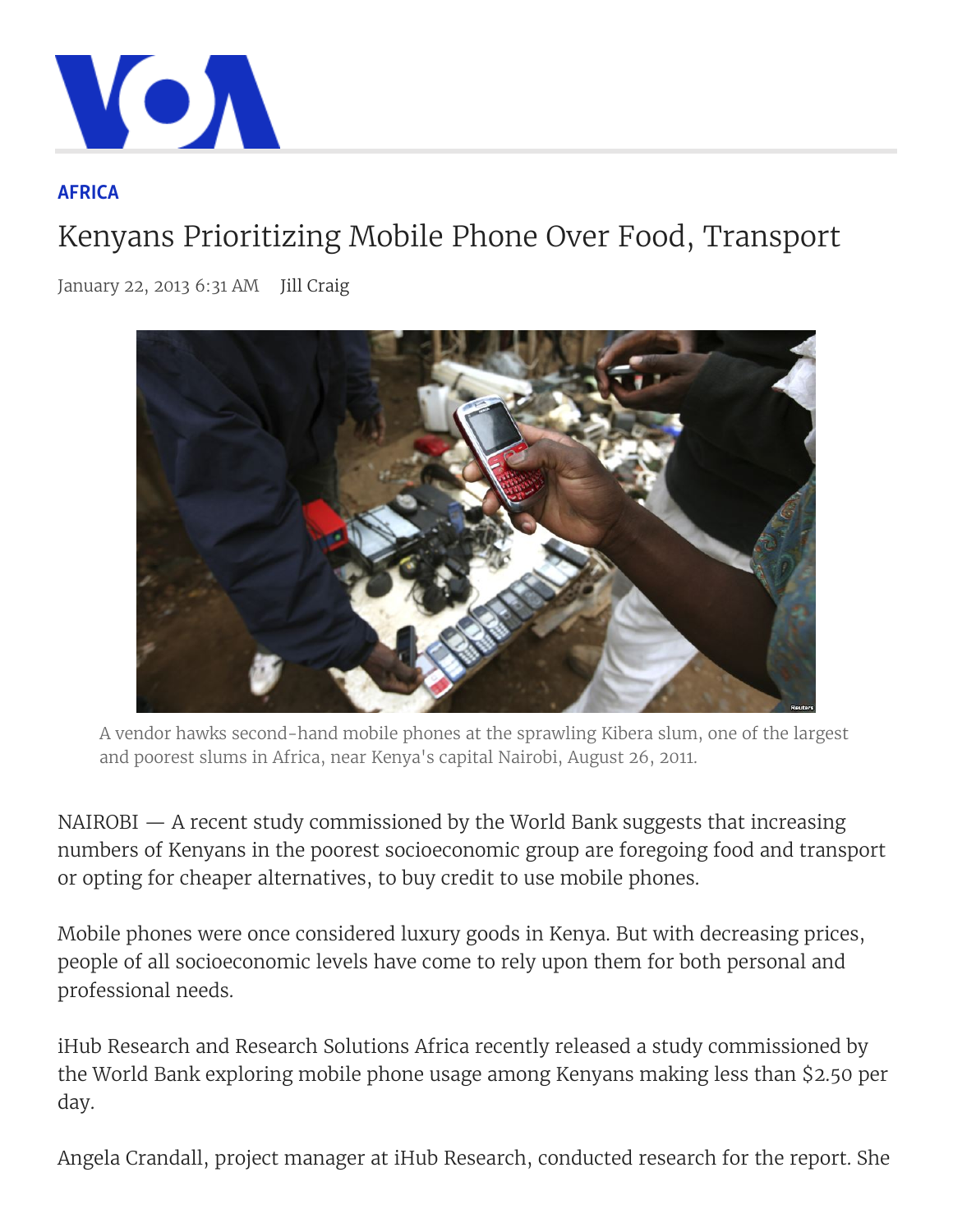says one out of five people interviewed for the report chose to forgo necessities like food or transport to purchase mobile phone credit. Some would eat cheaper food, such as rice and vegetables, instead of something more expensive like meat so they could buy credit. Crandall says there was a rationale to their decisions.

"What we realized was that the reason behind this was that these folks were foregoing because they thought that by using this money to call their friends or by having this airtime, that they could text someone, they actually could earn more money in the future," said Crandall. "So, basically by giving almost 60 cents right now, potentially by calling someone and getting a job, they could eventually earn 2,000 shillings [about \$23], say tomorrow."

Eighteen year-old Martha Bosibori sells mangoes in a market bordering Kibera, Nairobi's largest slum. She says she has skipped meals to purchase mobile phone credit.

"Sometimes, you know, I'm hungry but I need to talk to someone, for example. So what I do; I just sacrifice that money and I don't take that food. Then I buy that credit and use it to talk to that person who I was supposed to talk to," she said.

Bosibori says that by giving up meals, she is able to make money through the business she gets by using her mobile phone.

"Okay, now for example, I have customers," she explained. "Here, I sell mangoes [and I] take some orders from maybe, let's say, neighbors. They know that I sell mangoes. So sometimes, they call me and say, 'Today Martha, you can just bring five mangoes.' So I take their orders through the cell phone."

Her colleague, Susan Wacera, sells jewelry in a nearby market stall. She often walks to work instead of using public transport for the same reason. "Instead of going with, going with matatu [public minibus], I decide to buy airtime, then I go with foot," she said.

However, Crandall advises caution when analyzing this finding from the report.

"I definitely don't want people to blow this out of proportion. And, the idea that the mobile phone is making people hungrier, I don't think necessarily is true," she said. "Other studies have shown that actually when people at the base of the [economic] pyramid get more money, it doesn't necessarily mean they'll spend it on food. And so, I think this is a stereotype or mis-assumption that we make, that people at the BoP [base of the pyramid] are so hungry that any extra coin will go towards food. I don't think it's true because we found even a small, marginal income increase will actually go towards